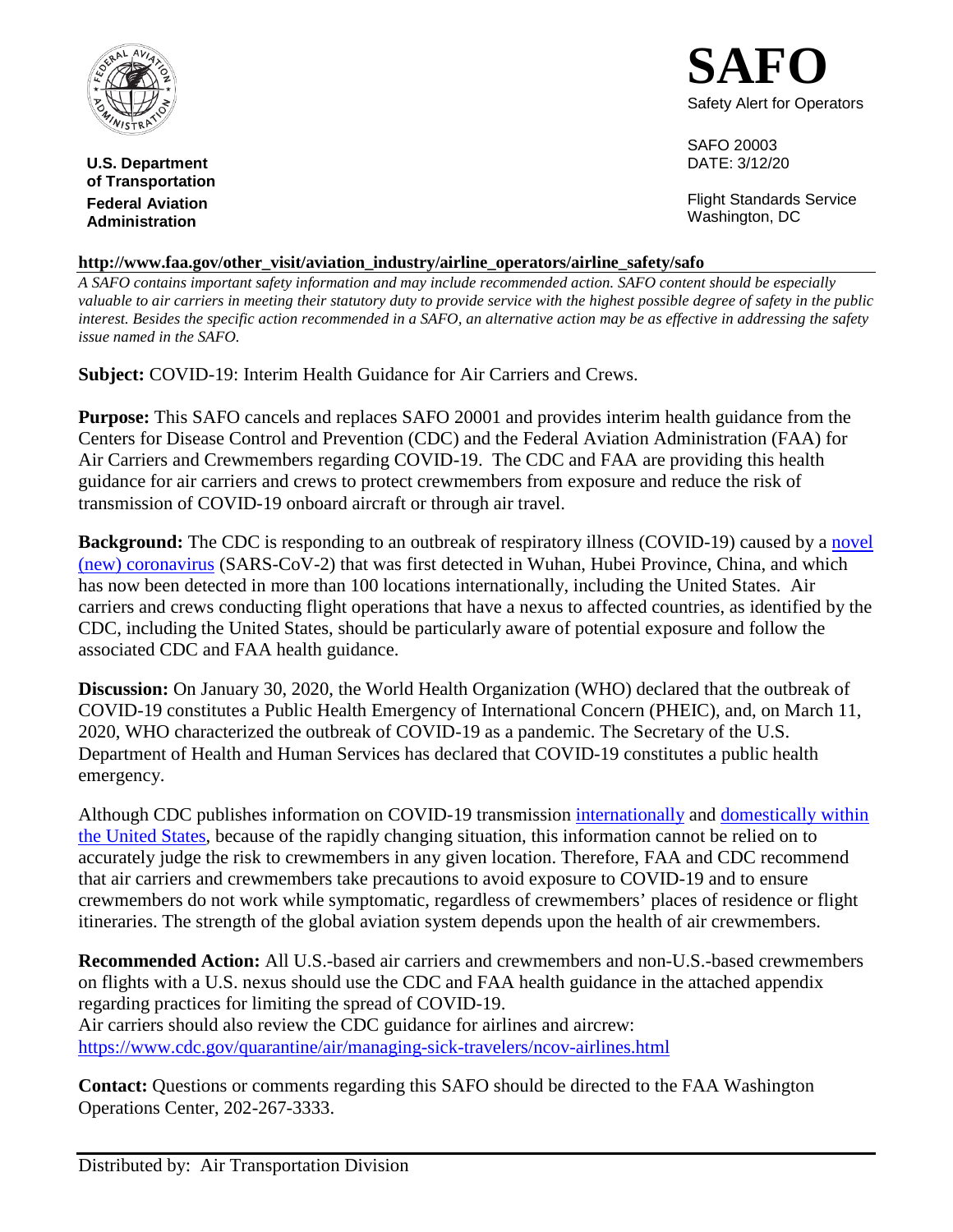### **APPENDIX**

# **COVID-19: Interim Health Guidance from the Federal Aviation Administration and the Centers for Disease Control and Prevention for Air Carriers and Crews**

# **Guidance for Flight and Cabin Crews on Passenger or Cargo Flights**

 Crew members who are on layovers internationally or in the United States should stay in their hotel rooms to the extent possible, limit their activities in public, and practice social distancing**.** Social distancing means avoiding crowded places, not going to mass gatherings, and, generally staying about 6 feet (2 meters) from others, when possible. This recommendation is made because COVID-19 is spreading in many countries around the world and also in the United States.

 Crew members should also pay attention to their health at all times and remain in communication with their employer's occupational health program. If they develop fever, cough, or difficulty breathing, crew members should immediately self-isolate and be excluded from work on flights until cleared by public health authorities. Crew members with high-risk exposures to COVID-19 (defined as exposure to a sick household member or intimate partner, or providing care in a household to a person with a confirmed case of COVID-19) may also need to be excluded from work until no longer at risk for becoming infectious.

## **U.S.-based crews**

## **While on a layover in the United States or internationally:**

- • Travel as a group in private transport provided by the air carrier when traveling between the airport and hotel.
	- o Minimize contact with ground personnel and time in public areas while moving between the aircraft and the private transport.
	- o Do not use public transportation, including when traveling between the airport and hotel.
- Stay in your hotel room to the extent possible.
- Minimize going out into the general population and use social distancing (maintain a distance of approximately 6 feet, if possible) whenever out in public. Avoid crowds, stores, sporting or mass entertainment events, and other situations likely to attract large numbers of people.
- not available, eat at a restaurant located in the hotel. If not available at the hotel, eat at a restaurant • Eat in your hotel room with either room service or delivery service. If in-room dining options are located close to the hotel.
- Avoid contact with sick people.
- Wash your hands often with soap and water for at least 20 seconds or use at least a 60% alcoholbased hand sanitizer. Use soap and water when your hands are visibly soiled.
- Avoid touching your face.

### **While at your U.S. residence or home base:**

- Be aware of the risk of COVID-19 in your local community.
- Follow guidance of your state or local health department.
- Avoid crowded places and use social distancing.
- Avoid contact with sick people.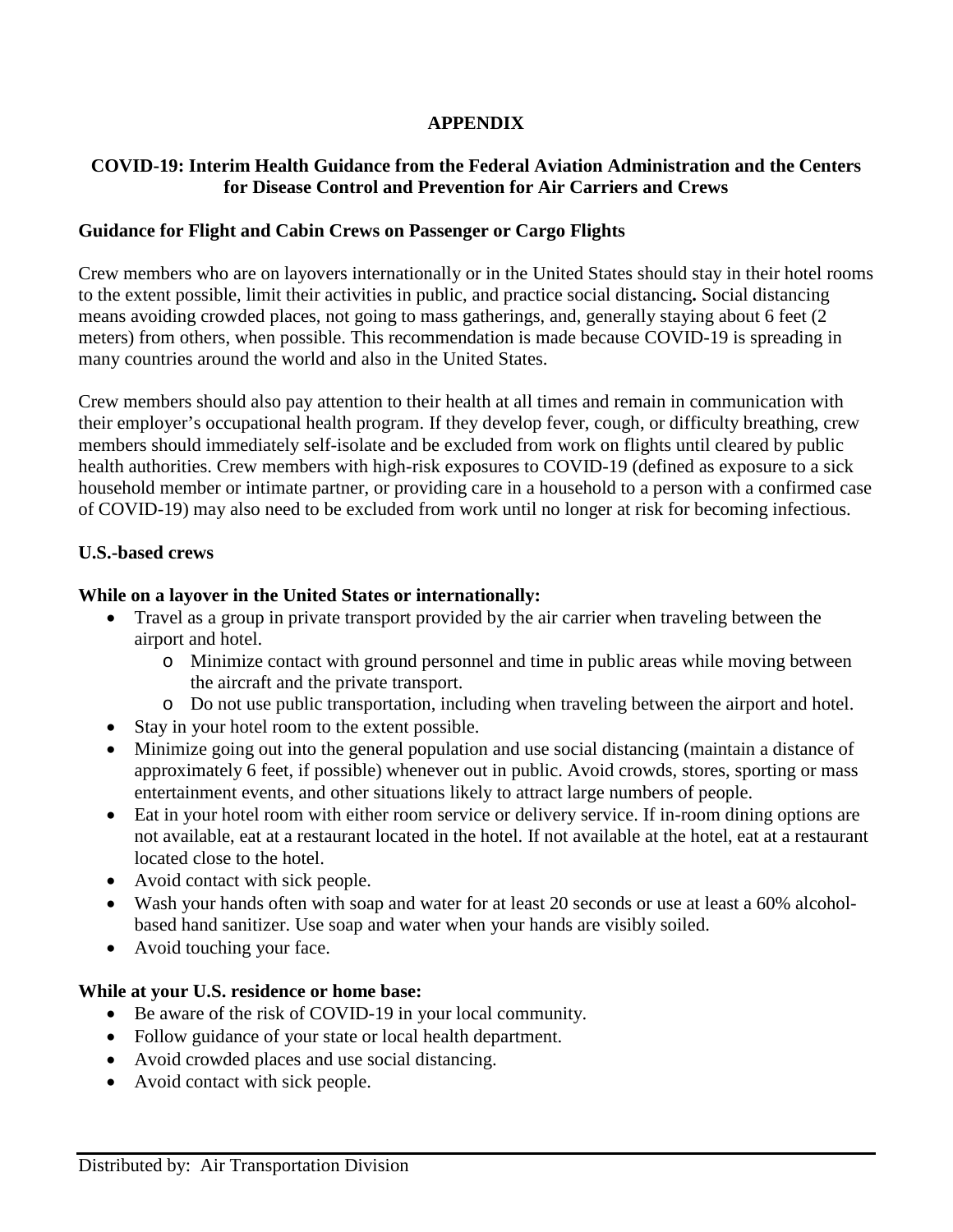applicable to those situations in the *Monitor your health before, during, and after travel* section of • If you become sick, or have had a high-risk exposure to COVID-19, follow the guidance this document, below.

# **Monitor your health before, during, and after travel:**

- Know how to contact the [state or local health department](https://www.cdc.gov/coronavirus/2019-ncov/downloads/Phone-Numbers_State-and-Local-Health-Departments.pdf) for your residence.
- Monitor your health condition, following the guidance provided by your employer's occupational health program.
	- o During periods when you are working, take your temperature twice a day (morning and evening). Monitor yourself for fever, cough, or difficulty breathing.
		- ▪ Fever means feeling feverish OR having a measured temperature of 100.4 degrees F (38 degrees C) or higher.
	- o At all other times, pay attention to your health. If you feel feverish or develop a cough or difficulty breathing, take your temperature.
	- o Your employer's occupational health program also is recommended to check in with you periodically to make sure you are well.
- If you develop fever, cough, or difficulty breathing:
	- o Stay home or in your hotel room and avoid contact with others.
	- o Immediately report your symptoms to your employer's occupational health program.
		- Seek occupational health clearance before working your next flight segment. You or your employer's occupational health program should also get clearance from public health officials before you return to work.
	- o If symptoms occur during flight, separate yourself from others following [CDC's guidance,](https://www.cdc.gov/quarantine/air/managing-sick-travelers/ncov-airlines.html) to the extent possible.
	- o If you are at your residence, call your state or local health department or a doctor for crewmember for an air carrier. medical advice before seeking care. Tell them your symptoms and that you work as a
	- the state or local health department where you are located at the time. If you are at an o If you are in the United States, your employer's occupational health program should notify international location, your employer should notify the public health authority for that location and help you get health care, as needed.
	- o Your employer should also notify CDC if you worked one or more flight segments while symptomatic.
	- o If you are sick, do not travel via jump seat, deadheading, or as a regular passenger.
	- o Wash your hands frequently and use hand sanitizers.
- • Notify your employer's occupational health program if you have a high-risk exposure to COVID-19, for example, if a member of your household is sick with COVID-19.

 Your employer's occupational health program may choose to exceed these recommendations based on their own policies.

### **Crews based in other countries**

## **While on a layover in the United States:**

 • Travel as a group in private transport provided by the air carrier when traveling between the airport and hotel.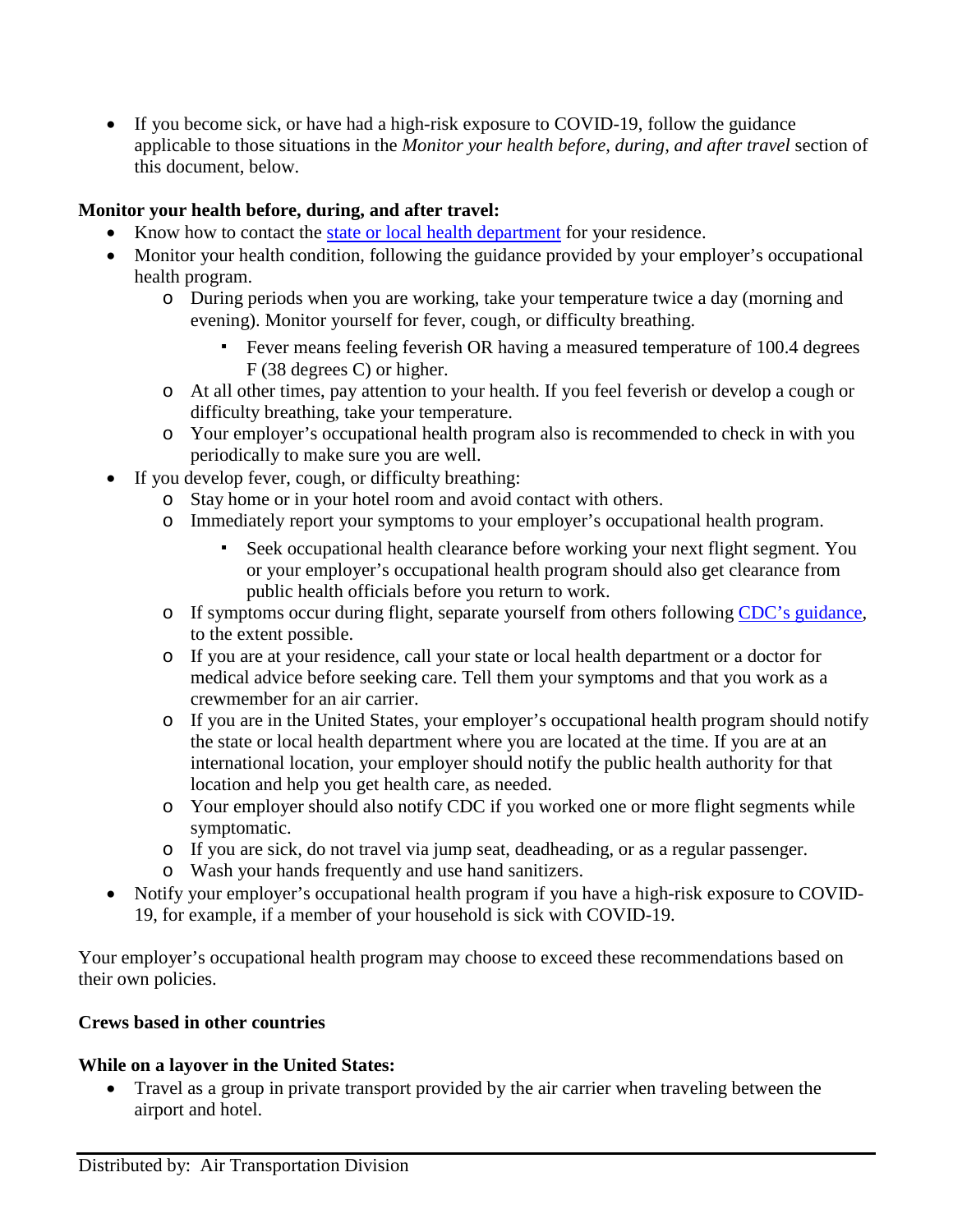- o Minimize contact with ground personnel and time in public areas while moving between the aircraft and the private transport.
- o Do not use public transportation, including when traveling between the airport and hotel.
- Stay in your hotel to the extent possible.
- Minimize going out into the general population and use social distancing (maintain a distance of approximately 6 feet, if possible) whenever out in public. Avoid crowds, stores, sporting or mass entertainment events, and other situations likely to attract large numbers of people.
- not available, eat at a restaurant located in the hotel. If not available at the hotel, eat at a restaurant • Eat in your hotel room with either room service or delivery service. If in-room dining options are located close to the hotel.
- Avoid contact with sick people.
- • Wash your hands often with soap and water for at least 20 seconds or use at least a 60% alcoholbased hand sanitizer. Use soap and water when your hands are visibly soiled.
- Avoid touching your face.

# **Monitor your health while on flights with a U.S. nexus or during layovers in the United States:**

- Monitor your health condition, following the guidance provided by your employer's occupational health program.
	- o Take your temperature twice a day (morning and evening). Monitor yourself for fever, cough or difficulty breathing.
		- ▪ Fever means feeling feverish OR having a measured temperature of 100.4 degrees F (38 degrees C) or higher.
	- o Your employer's occupational health program also is recommended to check in with you periodically to make sure you are well.
- If you develop fever, cough, or difficulty breathing:
	- o Stay in your hotel room and avoid contact with others.
	- o Immediately report your symptoms to your employer's occupational health program.
		- Seek occupational health clearance before working your next flight segment. Your employer's occupational health program should also get clearance from public health officials before you return to work.
	- o If symptoms occur during flight, separate yourself from others following [CDC's guidance,](https://www.cdc.gov/quarantine/air/managing-sick-travelers/ncov-airlines.html) to the extent possible.
	- o Your employer's occupational health program should notify the state or local health department where you are located and help you get health care, as needed. Your employer should also notify CDC.
	- o If you are sick, do not travel via jump seat, deadheading, or as a regular passenger.
	- o Wash your hands frequently and use hand sanitizers.

 Your employer's occupational health program may choose to exceed these recommendations based on their own policies. Also follow instructions from public health authorities in your country of residence.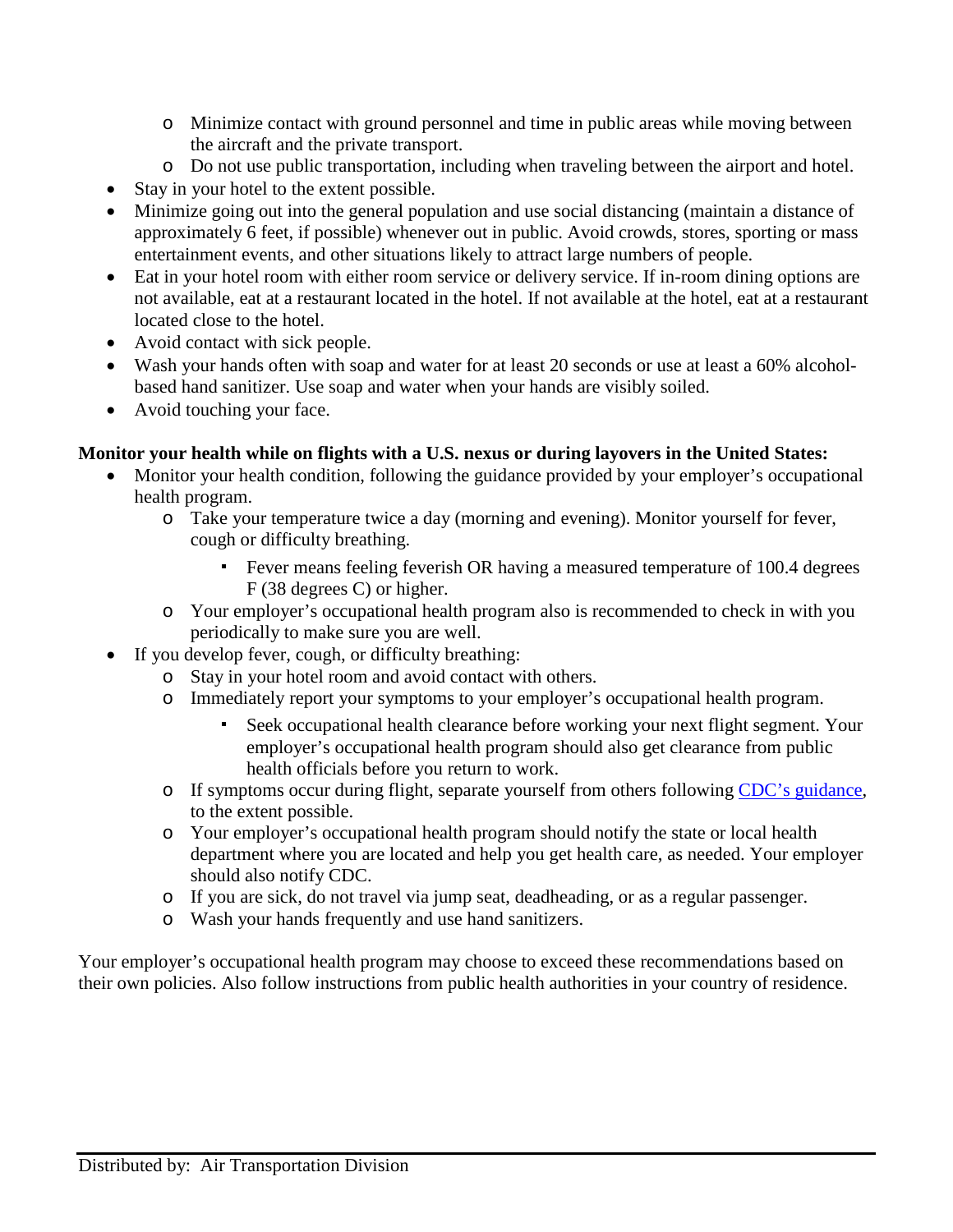# **Guidance for U.S. Air Carriers**

 Regardless of residence or travel history, crewmembers who have known exposure to persons with COVID-19 should be assessed and managed on a case-by-case basis. Crewmembers with high-risk exposures may need to be excluded from work.

### **Housing flight and cabin crews on layovers (in the United States or internationally):**

- • Arrange to move crewmembers as a group between the airport and the hotel aboard private ground transport that has been sanitized in advance. Advise your crews to avoid public transport unless it is an emergency.
- Arrange to house flight crews in hotels that are in close proximity to the airport. Ensure that the hotel rooms are sanitized in advance of the crews' arrival.
- Provide crew with at least a 60% alcohol-based hand sanitizer.
- Encourage crews to:
	- o Avoid contact with sick people
	- o Stay in their hotel rooms to the extent possible
	- o Minimize going out into the general population
	- o Use social distancing (maintain a distance of approximately 6 feet, if possible) whenever out in public
	- o Avoid crowds, stores, sporting or mass entertainment events, and other situations likely to attract large numbers of people

o Eat in their hotel rooms with either room service or delivery service. If in-room dining options are not available, they should eat at a restaurant located in the hotel. If not available at the hotel, they should eat at a restaurant located close to the hotel.

• Crewmembers may commute to their residence when they return to their home bases.

### **Supervising self-monitoring of flight and cabin crews:**

- Develop a plan in the event a crewmember becomes symptomatic during an overnight layover.
	- o Know how to contact public health authorities in locations where crew remain overnight. ■ Contact information for U.S. state and local health departments for COVID-19 is available at [https://www.cdc.gov/coronavirus/2019-ncov/downloads/Phone-](https://www.cdc.gov/coronavirus/2019-ncov/downloads/Phone-Numbers_State-and-Local-Health-Departments.pdf)
		- [Numbers\\_State-and-Local-Health-Departments.pdf.](https://www.cdc.gov/coronavirus/2019-ncov/downloads/Phone-Numbers_State-and-Local-Health-Departments.pdf)
	- o Provide information to crewmembers regarding medical facilities in the vicinity of cities in which crewmembers remain overnight.
- Develop a plan in the event a crewmember becomes symptomatic while in the crewmember's lodging or personal residence.
	- o Ensure crewmembers know how to contact their state or local health department.
	- o Advise crewmembers to notify their state or local health department if they become symptomatic, in addition to reporting to the employer's occupational health program.
- Crewmembers may continue to work flight segments as long as they remain asymptomatic.
- Supervise crewmembers self-monitoring of their health condition through the air carrier's occupational health program.
	- o Direct crewmembers to take their temperature twice daily during periods when they are working.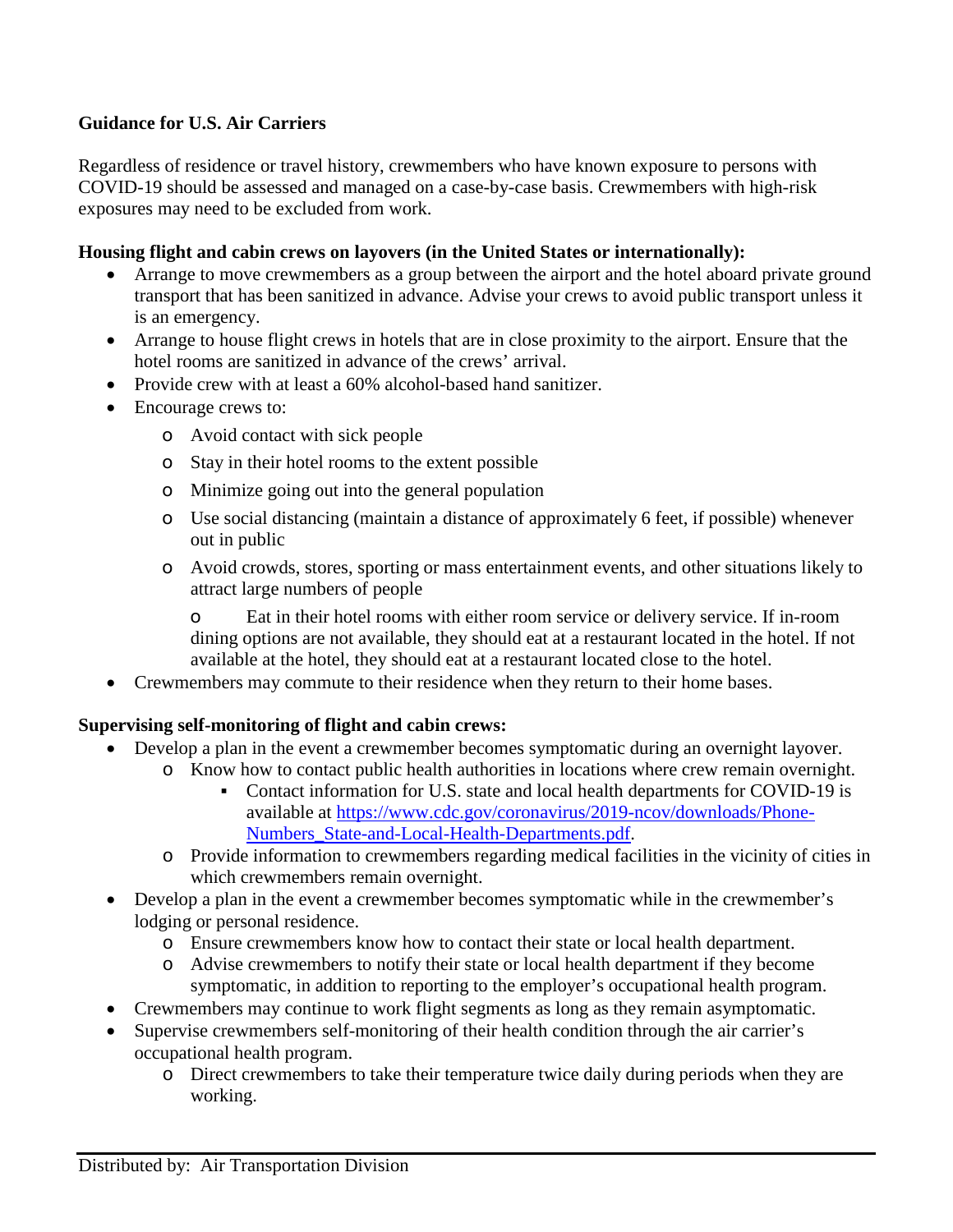- Consider providing crewmembers with thermometers.
- o Remind crewmembers to immediately report a fever, cough, or any difficulty breathing.
- o Check in with crewmembers periodically to make sure they continue to self-monitor and are not symptomatic.
- o Ensure crewmembers are asymptomatic before they board a flight.
- Crewmembers who are symptomatic with fever, cough or difficulty breathing should not work subsequent flight segments until they have been cleared by occupational health and public health officials.
	- o Notify the state or local health department where the crewmember is located at the time (if the crewmember is located in the United States). If the crewmember is in an international location, notify the public health authority for that location.
	- o Immediately report to CDC any crewmember who has a fever, cough, difficulty breathing, or other flu-like symptoms or is diagnosed with COVID-19 if the crew member worked one or more flight segments while symptomatic. Additionally, consult with CDC if a crewmember is identified to have a high-risk exposure to COVID-19, such as a sick household member with a confirmed or suspected case of COVID-19.
		- where the crewmember is located or by calling the CDC Emergency Operations • Contact CDC by calling the [CDC quarantine station](https://www.cdc.gov/quarantine/quarantinestationcontactlistfull.html) with jurisdiction for the airport Center at 770-488-7100.
		- CDC can also assist in contacting state or local health departments or foreign public health authorities, if needed.

 The U.S. air carrier occupational health program may choose to exceed these recommendations based on their own policies.

# **Guidance for Foreign Air carriers Operating in the United States**

### **Housing flight and cabin crews on layovers in the United States:**

- • Arrange to move crewmembers as a group between the airport and the hotel aboard private ground transport that has been sanitized in advance. Advise your crews to avoid public transport unless it is an emergency.
- Arrange to house flight crews in hotels that are in close proximity to the airport. Ensure that the hotel rooms are sanitized in advance of the crews' arrival.
- Encourage crews to:
	- o Avoid contact with sick people
	- o Stay in their hotel rooms to the extent possible
	- o Minimize going out into the general population
	- o Use social distancing (maintain a distance of approximately 6 feet, if possible) whenever out in public
	- o Avoid crowds, stores, sporting or mass entertainment events, and other situations likely to attract large numbers of people
	- o Eat within their hotel rooms with either room service or delivery service. If in-room dining options aren't available, they should eat at a restaurant located in the hotel. If not available at the hotel, they should eat at a restaurant located close to the hotel.